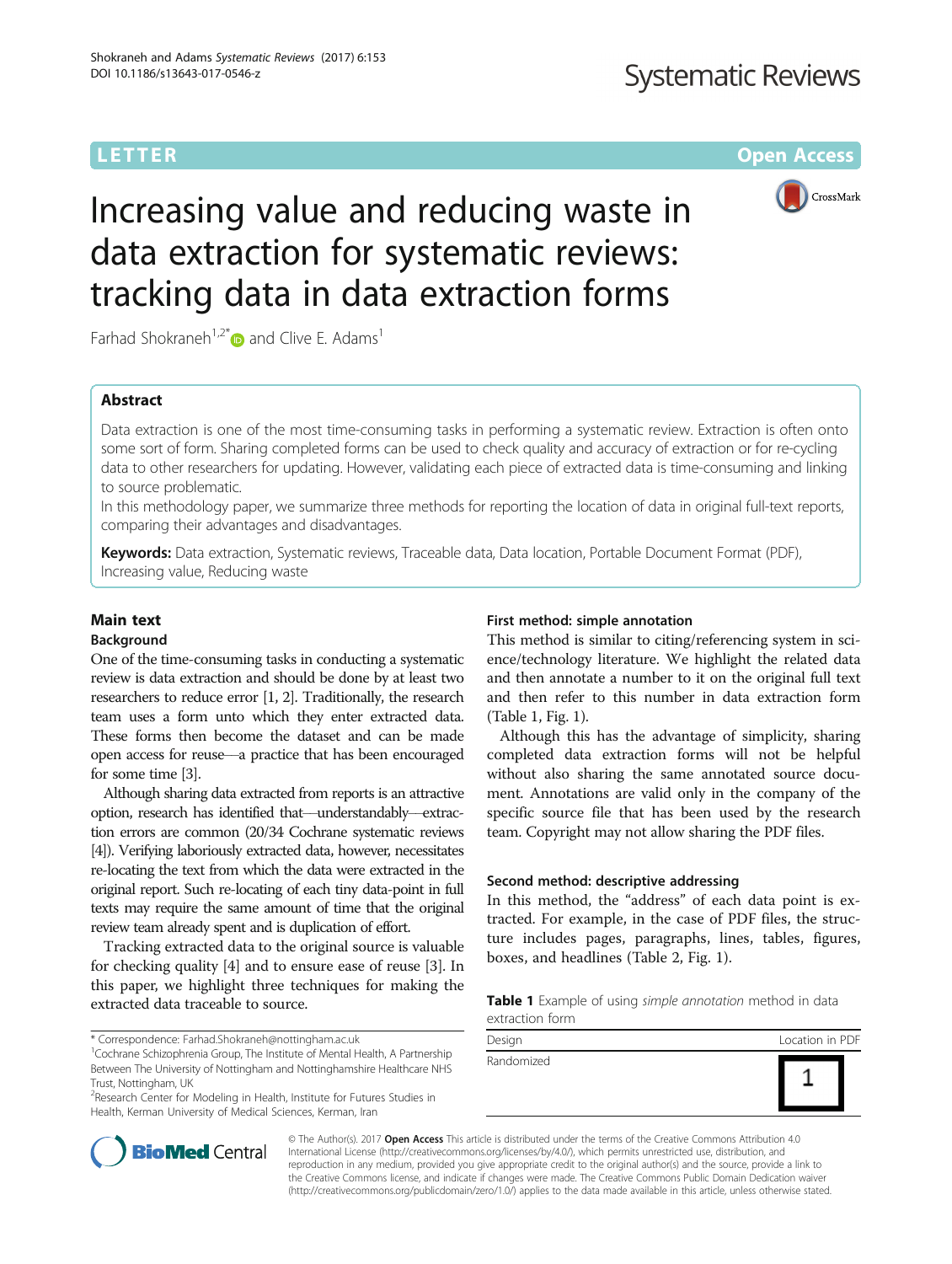#### <span id="page-1-0"></span>**Trial design**

The study is designed as a multi-center, matched-pair cluster-randomized controlled trial of SDM-PLUS in acute  $\boxed{1}$ psychiatric wards addressing inpatients suffering from schizophrenia or schizoaffective disease. SDM-PLUS will be implemented in the intervention wards while on the control wards treatment will be continued as usual (Fig. 2).

Fig. 1 Examples of three tracking methods in PDF. The number in the text box is the result of using simple annotation method. The highlighted and linked box is the result of Cartesian coordinate system. Descriptive addressing method does not require in PDF file, and based on the data extraction form, we could find the data in PG2TrialDesignL2 (page 2, trial design, line 2)

To provide an example of how this may be shared, as a part of a funded project [[5\]](#page-2-0), we extracted the data from all randomized trials relevant to treatment of a disorder of movement and made them available [[6\]](#page-2-0). This has the advantage of being the only PDF-independent method. If the data extraction forms are available then sharing the PDFs is not required. The readers could access the PDF file from the journal's website and locate the data by following the address.

#### Third method: Cartesian coordinate system

Every single pixel in a particular PDF file has a unique address. Each word can be identified within a rectangle as a two-dimensional object (Table 3, Fig. 1).

This system is similar to––but not the same as––Global Positioning System (GPS) for geographical location. Whereas GPS has one source document (the Earth) and therefore co-ordinates and universally applicable, reviewers may be using different PDFs of the same document. One may be a photocopy of the report published within the journal. Another may be the downloaded PDF of the same report. Co-ordinates on one PDF will not tally with another. This method is in its infancy, but with increasing interest from computer sciences [[7](#page-2-0), [8](#page-2-0)] and increasing quality and uniformity of PDF, this method is promising for the automation of data tracking. Co-ordinates make it possible to link from the data extraction form to the location of datapoint inside the PDF.

| <b>Table 2</b> Example of using <i>descriptive addressing</i> method in data |  |  |
|------------------------------------------------------------------------------|--|--|
| extraction form                                                              |  |  |

| Design     | Location in PDF  |
|------------|------------------|
| Randomized | PG2TrialDesignL2 |

|                         | Table 3 Example of using 'Cartesian coordinate system' method |  |  |
|-------------------------|---------------------------------------------------------------|--|--|
| in data extraction form |                                                               |  |  |

| Design     | Location in PDF                                                                             |
|------------|---------------------------------------------------------------------------------------------|
| Randomized | 264.417999.657.670044.470.810333.657.670044.<br>264.417999,602.998413,470.810333,602.99841* |

\* This is not a real link but mimicking a link to show the possibility of linking from the data extraction form to the location of the data within the PDF

#### Comparing methods

The first two methods are usable by anyone; the last is computerized and has the potential to be fully automated, but it is not yet available for systematic reviewers. Extraction may be an ongoing process, and update is important. The data systematic reviewers extracted from a study 10 years ago are of ongoing value but rarely contained the detail necessitated by modern standards that is now routine. Ease of appending existing data extraction forms is important (Table 4).

#### Conclusions

All three methods require access to the original document, so efforts to make research results open-access are of ongoing importance. We think the future is the human-machine interaction and is likely to be driven by Cartesian co-ordinates relating to uniform PDF reports. The human interface of such a system would be a package to upload or relate to the highest quality uniformly available PDF to highlight text from which the data are extracted to the form, carrying their co-ordinates with them via hyperlink. Until that is widely available, we suggest the second method (descriptive addressing) to locate original source data (see Additional file [1\)](#page-2-0).

Table 4 Comparing the three methods of tracking extracted data

| Methods                   | Advantages                                                                                                                    | Disadvantages                                                                                                                                |
|---------------------------|-------------------------------------------------------------------------------------------------------------------------------|----------------------------------------------------------------------------------------------------------------------------------------------|
| Simple annotation         | • Available<br>$\cdot$ Easy                                                                                                   | $\cdot$ Full texts must be<br>available<br>• Ties user to original<br>highlighted PDF<br>• Difficult to update<br>• Requires PDF editor      |
| Descriptive<br>addressing | • Available<br>• Applicable to any PDF<br>of same report<br>• Update is possible<br>• No editing required<br>in PDF           | • Full texts must be<br>available<br>• Less easy than simple<br>annotation<br>• Uniformity of location<br>definition could be<br>problematic |
| Cartesian<br>coordinates  | • Possibility of hyperlinking<br>from data to report<br>• Possibility of automating<br>data quality check<br>• Ease of update | $\cdot$ Full texts must be<br>available<br>· Piloting-unavailable<br>to wide use                                                             |